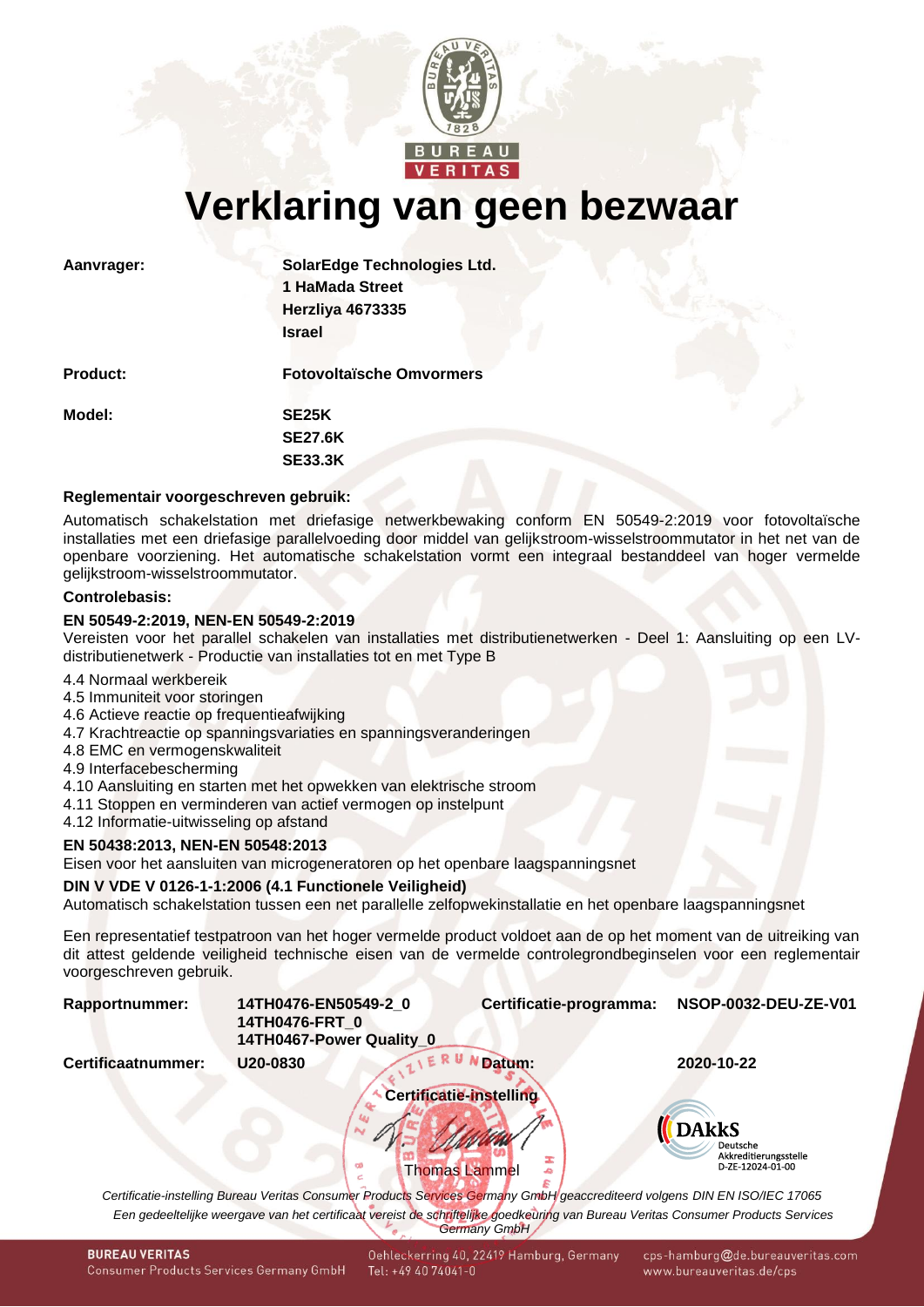

| <b>Appendix</b>                                                                                                               |                                                                                     |                                      |                              |    |  |  |  |  |
|-------------------------------------------------------------------------------------------------------------------------------|-------------------------------------------------------------------------------------|--------------------------------------|------------------------------|----|--|--|--|--|
| Extract from test report according to EN 50549-2                                                                              |                                                                                     | Nr. 14TH0476-EN50549-2 0             |                              |    |  |  |  |  |
| Type Approval and declaration of compliance with the requirements of EN 50549-2.                                              |                                                                                     |                                      |                              |    |  |  |  |  |
| Manufacturer / applicant:                                                                                                     | SolarEdge Technologies Ltd.<br>1 HaMada Street<br>Herzliya 4673335<br><b>Israel</b> |                                      |                              |    |  |  |  |  |
| <b>Micro-generator Type</b>                                                                                                   | Photovoltaic inverter                                                               |                                      |                              |    |  |  |  |  |
|                                                                                                                               | SE <sub>25</sub> K                                                                  | <b>SE27.6K</b>                       | SE33.3K                      | -- |  |  |  |  |
| Input DC voltage range [V]                                                                                                    | $680 - 1000$                                                                        | $680 - 1000$                         | $680 - 1000$                 | -- |  |  |  |  |
| Input DC current [A]                                                                                                          | 37                                                                                  | 40                                   | 40                           | -- |  |  |  |  |
| <b>Output AC voltage [V]</b>                                                                                                  | 220/230 Vac, L-N<br>380/400 Vac, L-L                                                | 220/230 Vac, L-N<br>380/400 Vac, L-L | 277 Vac, L-N<br>480 Vac, L-L | -- |  |  |  |  |
| <b>Output AC current [A]</b>                                                                                                  | 38                                                                                  | 40                                   | 40                           | -- |  |  |  |  |
| <b>Output power [VA]</b>                                                                                                      | 25000                                                                               | 27600                                | 33300                        | -- |  |  |  |  |
|                                                                                                                               |                                                                                     |                                      |                              |    |  |  |  |  |
| <b>Firmware version</b>                                                                                                       | DSP1: 1.13                                                                          |                                      |                              |    |  |  |  |  |
|                                                                                                                               |                                                                                     |                                      |                              |    |  |  |  |  |
| <b>Measurement period:</b>                                                                                                    | 2019-10-13 to 2019-12-10                                                            |                                      |                              |    |  |  |  |  |
|                                                                                                                               |                                                                                     |                                      |                              |    |  |  |  |  |
| Description of the structure of the power generation unit:                                                                    |                                                                                     |                                      |                              |    |  |  |  |  |
| The power generation unit is equipped with a DC and line-side EMC filter. The power generation unit has no galvanic isolation |                                                                                     |                                      |                              |    |  |  |  |  |

between DC input and AC output. Output switch-off is performed with single-fault tolerance based on two series-connected relays in each line and neutral. This enables a safe disconnection of the power generation unit from the network in case of error.